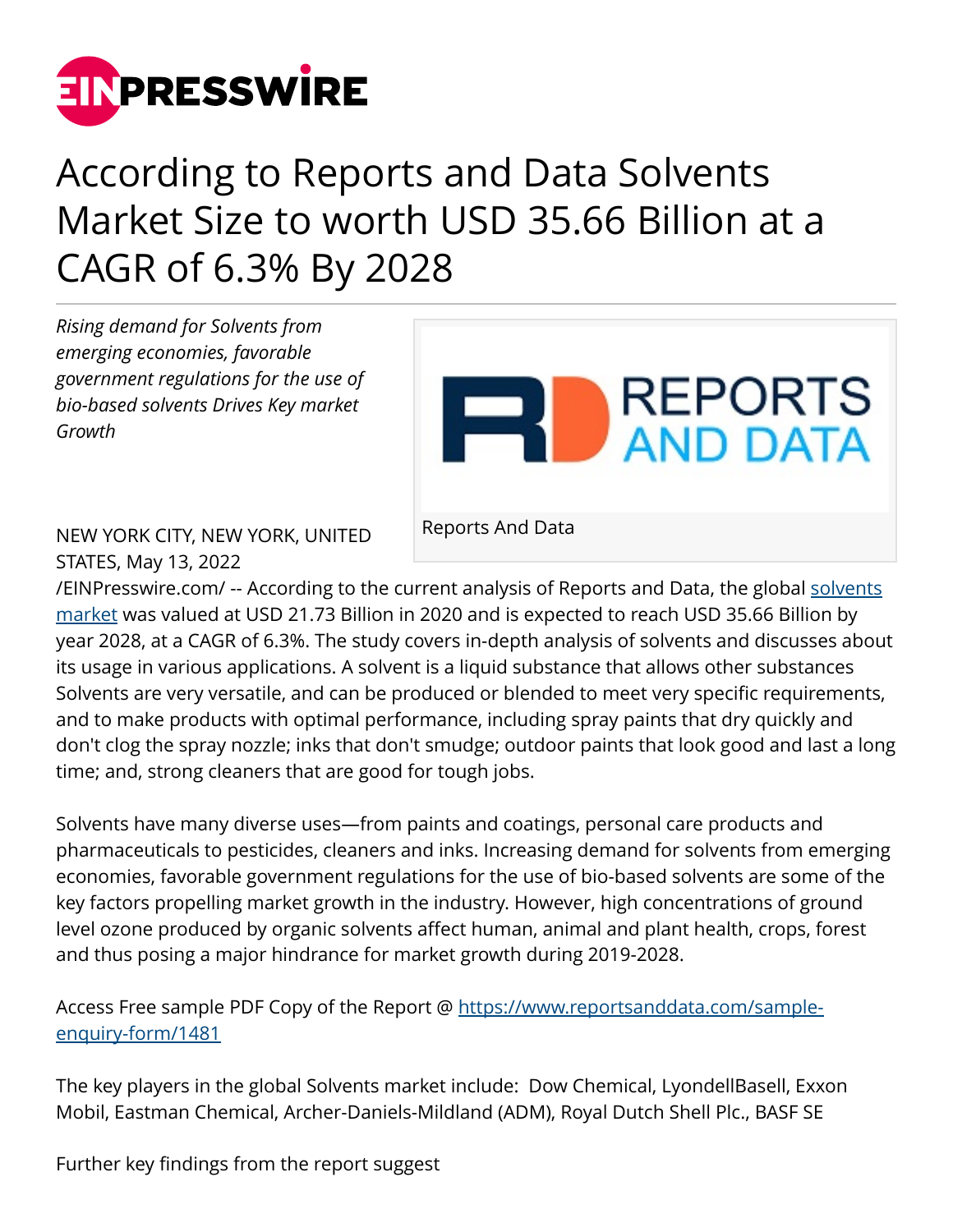Number of scientists are engaged in the launch of new solvents. For instance, research by scientists from Queen's University Belfast on ionic liquid chemistry has been named the 'Most Important British Innovation of the 21st Century'.

Organic compounds used as solvents include alcohols, esters and ethers, aromatic compounds, ketones, amines, nitrated and halogenated hydrocarbons. Aromatic solvents include aromatic hydrocarbons such as Toluene, xylene.

Acetone, Methyl Isobutyl Ketone, Methyl Ethyl Ketone, Methyl Ethyl Ketone are few of the types of ketones. Methyl Ethyl Ketone are used in the production of solvents for coating, magnetic tape, synthetic leather.

Further, Methanol, Isopropanol are some of the examples of Alcohol. Isopropanol is a colourless liquid used in liniments, lotions, hair. Glycol Ethers is used as a solvent for nitrocellulose resins, spray lacquers, varnishes.

Paints and coating are the largest contributor in the global solvents market. Solvents are used in paints and coatings to make paint up to desired consistency for application and to avoid clumps or globs. Apart from paints and coating, solvents are also used in various applications such as cosmetics, automotive industry, pharmaceutical products.

To know more about the report @ [https://www.reportsanddata.com/report-detail/solvents](https://www.reportsanddata.com/report-detail/solvents-market)[market](https://www.reportsanddata.com/report-detail/solvents-market)

Segments covered in the report:

This report forecasts volume and revenue growth at a global, regional & country level, and provides an analysis on the industry trends in each of the sub-segments from 2016 to 2026. For the purpose of this study, Reports and Data have segmented the market on the basis of type, ingredient type, application and regional analysis.

Type (Revenue, USD Million; 2020–2028)

Oxygenated Hydrocarbon Halogenated

Application (Revenue, USD Million; 2020–2028)

Paints & Coatings, Printing Inks Polymer Manufacturing, **Cosmetics** 

Regional Outlook (Revenue, USD Billion; 2020-2028)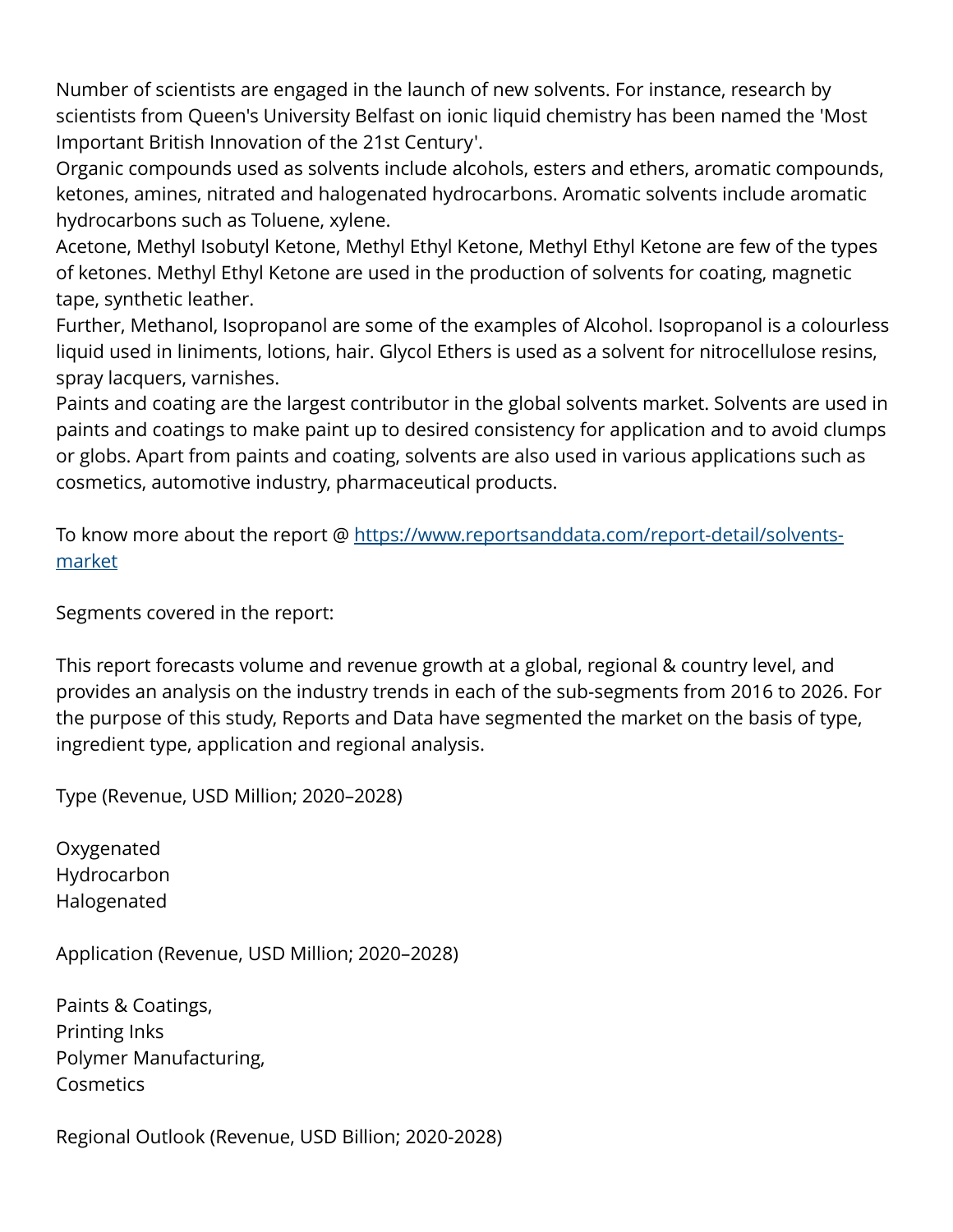North America Europe Asia Pacific Latin America Middle East & Africa

Ask for Customize Research Report @ [https://www.reportsanddata.com/request-customization](https://www.reportsanddata.com/request-customization-form/1481)[form/1481](https://www.reportsanddata.com/request-customization-form/1481)

Key questions covered in the global Solvents market report:

What is the expected market size of the global Solvents market during the forecast period? What factors are expected to hamper global Solvents market growth over the forecast period? What key factors are expected to drive global revenue growth between Forecast Period? Which application segment is expected to dominate other application segments over the forecast period?

Which region is expected to dominate in terms of revenue during the forecast period? What are the key outcomes of Porter's Five Forces analysis and SWOT analysis? Which leading players are operating in the global Solvents market?

Read More Related Reports:

Pressure Sensitive Tapes Market: [https://www.prnewswire.com/news-releases/pressure](https://www.prnewswire.com/news-releases/pressure-sensitive-tapes-market-to-reach-usd-82-94-billion-by-2027--reports-and-data-301089134.html)[sensitive-tapes-market-to-reach-usd-82-94-billion-by-2027--reports-and-data-301089134.html](https://www.prnewswire.com/news-releases/pressure-sensitive-tapes-market-to-reach-usd-82-94-billion-by-2027--reports-and-data-301089134.html)

Paint Protection Film Market: [https://www.prnewswire.com/news-releases/paint-protection-film](https://www.prnewswire.com/news-releases/paint-protection-film-market-to-reach-usd-461-7-million-by-2027--reports-and-data-301096124.html)[market-to-reach-usd-461-7-million-by-2027--reports-and-data-301096124.html](https://www.prnewswire.com/news-releases/paint-protection-film-market-to-reach-usd-461-7-million-by-2027--reports-and-data-301096124.html)

Technical Enzymes Market: [https://www.prnewswire.com/news-releases/technical-enzymes](https://www.prnewswire.com/news-releases/technical-enzymes-market-to-reach-usd-1-53-billion-by-2027--reports-and-data-301106746.html)[market-to-reach-usd-1-53-billion-by-2027--reports-and-data-301106746.html](https://www.prnewswire.com/news-releases/technical-enzymes-market-to-reach-usd-1-53-billion-by-2027--reports-and-data-301106746.html) 

Nano Silica Market:<https://www.reportsanddata.com/report-detail/nano-silica-market>

Polymer Stabilizer Market: [https://www.reportsanddata.com/report-detail/polymer-stabilizer](https://www.reportsanddata.com/report-detail/polymer-stabilizer-market)[market](https://www.reportsanddata.com/report-detail/polymer-stabilizer-market) 

## About Us:

Reports and Data is a market research and consulting company that provides syndicated research reports, customized research reports, and consulting services. Our solutions purely focus on your purpose to locate, target, and analyze consumer behavior shifts across demographics, across industries, and help clients to make smarter business decisions. We offer market intelligence studies ensuring relevant and fact-based research across multiple industries, including Healthcare, Touch Points, Chemicals, Products, and Energy. We consistently update our